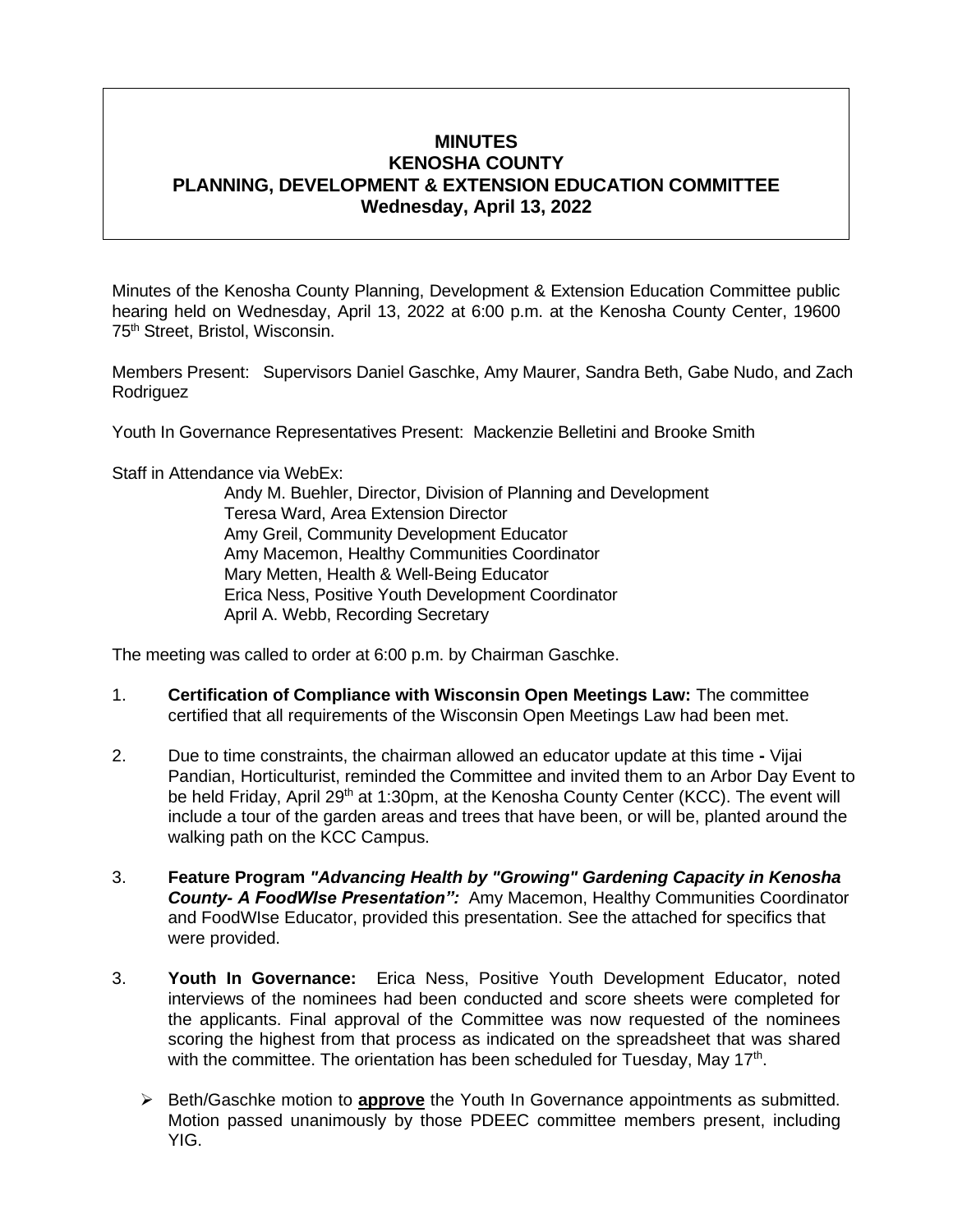### 4. **UW-Extension Educator/Program updates:**

Mary Metten, Health & Well-Being Educator, noted she completed the adult mental health first aid train the trainer program, the financial education at the Kenosha Correctional Center and wrapped up the series at the SE WI Veterans Home where she had 37 contacts with men and women in the transitional living facility. This month we will be celebrating and honoring Safe Kids Strong Families with two events at the end of the month – one at the family 5K Kemper Center and one at the County Center with the Home & Community Education (HCE) group planning Branching Out family resource fair .

Erica Ness reported that YAR applications for youth board positions have been received, interviews are scheduled, and orientation will be Monday, May 16<sup>th</sup>.

Amy Greil, Community Development Educator, noted the Household Hazardous Waste program will take place May  $7<sup>th</sup>$  8am-1pm at the County Center; Real Colors program has been held with the Kenosha and Racine Counties Health and Human Services; a Real Colors program will be conducted with the Kenosha Public Library team; Amy has been working on a survey regarding organization collaboration and hunger prevention to develop a better strategic planning process for nonprofits with a cohort model small group of about 15 members.

5. **UW-Extension Director's Report:** Area Extension Director Ward informed the Committee that Alyssa Stearns is the new 4-H Educator in Kenosha County as of March 28th. Alyssa will be working closely with the Regional and State Program Managers, a strong mentor from Ozaukee County, and herself to learn all things 4-H while she's meeting volunteers and youth. The Ag position description is complete and Director Ward is working with the Institute Director on the search and screen committee process and timeline. Please join us in celebration of Arbor Day on Friday, April 29th at 1:30 pm for a tree planting ceremony and optional walking tour of the Arboretum. Finally, Terri thanked the outgoing committee members for their service and support of UW Extension they provided during their tenure.

Chairman Gaschke called for a brief recess prior to reconvening for the Public Hearing portion of this meeting.

After a brief recess, the Public Hearing was called to order at 7:00 p.m. in the Public Hearing Room (Recording #2 of 2).

Supervisor Rodriguez joined the meeting.

Chairman Gaschke called for introductions of committee members, youth in governance, and staff.

6. **Russell Weis Trust**, 273 Settlement Dr., Burlington, WI 53105 (Owner), **Planning, Development & Extension Education Committee**, 19600 75th Street, Suite 185-3, Bristol, WI 53104 (Sponsor), requesting a **rezoning** from C-2 Upland Resource Conservancy Dist. to C-2 Upland Resource Conservancy Dist. & C-1 Lowland Resource Conservancy Dist. on Tax Parcel #30-4-220-071-0300 located in the NE ¼ of Section 7, T2N, R20E, Town of **Brighton.**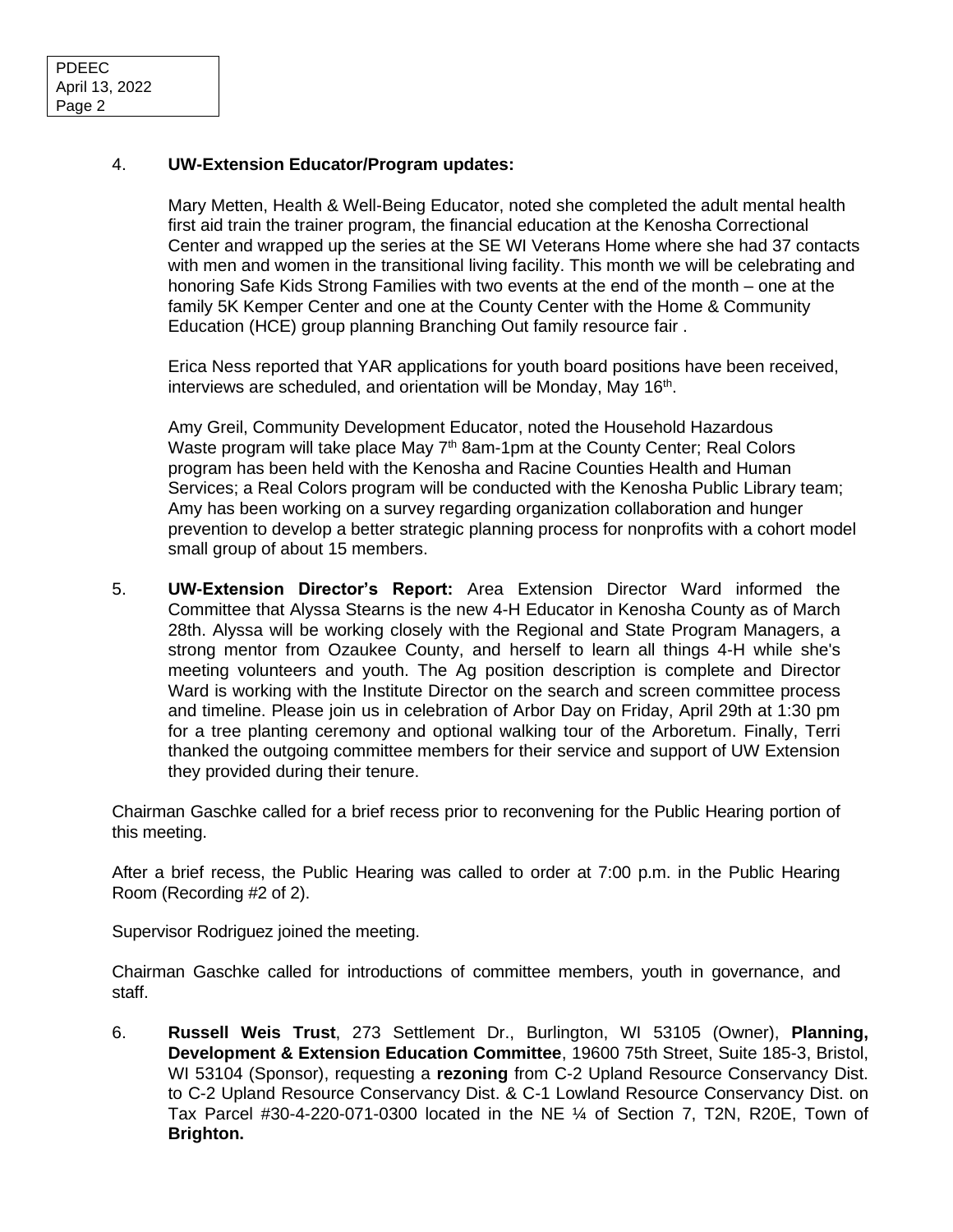Jeff Badtke, agent, was in attendance to speak to this item.

- ➢ Rodriguez/Maurer motion to vote on items #6 & 7 together. Passed unanimously, including YIG.
- ➢ Maurer/Rodriguez motion to **approve** and recommend to the Kenosha County Board of Supervisors the rezoning request of Russell Weis Trust (Owner), PDEEC (Agent). Passed unanimously, including YIG.
- 7. **Russell Weis Trust**, 273 Settlement Dr., Burlington, WI 53105 (Owner), Jeff Badtke, 1412 136th Ave., Union Grove, WI 53182 (Agent), requesting a **Certified Survey Map** on Tax Parcel #30-4-220-071-0300, located in the NE ¼ of Section 7, T2N, R20E, Town of **Brighton**.

Jeff Badtke, agent. was in attendance to speak to this item.

- ➢ Maurer/Rodriguez motion to **approve** the Certified Survey Map request of Russell Weis Trust (Owner), Jeff Badtke (Agent), subject to the following conditions:
	- 1) Russell Weis Trust, 273 Settlement Dr., Burlington, WI 53105 (Owner), Jeff Badtke, 1412 136th Ave., Union Grove, WI 53182 (Agent) – NE  $\frac{1}{4}$  of Section 7, T2N, R20E, Town of Brighton. For informational purposes only, this parcel is located on the south side of CTH BB ( $7<sup>th</sup>$  Street), approximately  $\frac{1}{2}$  mile east of CTH J (312<sup>th</sup> Avenue).

Requesting approval of a Certified Survey Map (dated February 18, 2022 by Mark R. Madsen Nielsen Madsen & Barber) to create two (2) 10.081-acre parcels from Tax Parcel  $#30-4-220-071-0300$ , located in the northeast  $\frac{1}{4}$  of Section 7, T2N, R20E, Town of Brighton.

Russell Weis Trust, 273 Settlement Dr., Burlington, WI 53105 (Owner), Jeff Badtke, 1412 136th Ave., Union Grove, WI 53182 (Agent), requesting a Certified Survey Map on Tax Parcel #30-4-220-071-0300, located in the NE ¼ of Section 7, T2N, R20E, Town of Brighton.

Conditional Approval subject to the following:

- a) Compliance with any conditions put forth by the Town of Brighton.
- b) Subject to making the following revisions to the CSM:
	- 1. Add note stating there shall be no filling, excavation or building within the wetland and floodplain areas.
	- 2. Add a note: "Proposed zoning of parcels is C-2 & C-1" on Sheet 1.
	- 3. Indicate the owners of record of abutting unplatted lands.
	- 4. Indicate the zoning of lands adjacent to the proposed land division.
	- 5. In the Owner's Certificate on Sheet 2, revise "Town of Bristol" to "Town of Brighton".
- c) Subject to all rules and requirements of Chapter 15 of the Kenosha County Sanitary Code and Private Sewage System Ordinance and SPS 383 and 385 of the Wisconsin Administrative Code. Complete soil and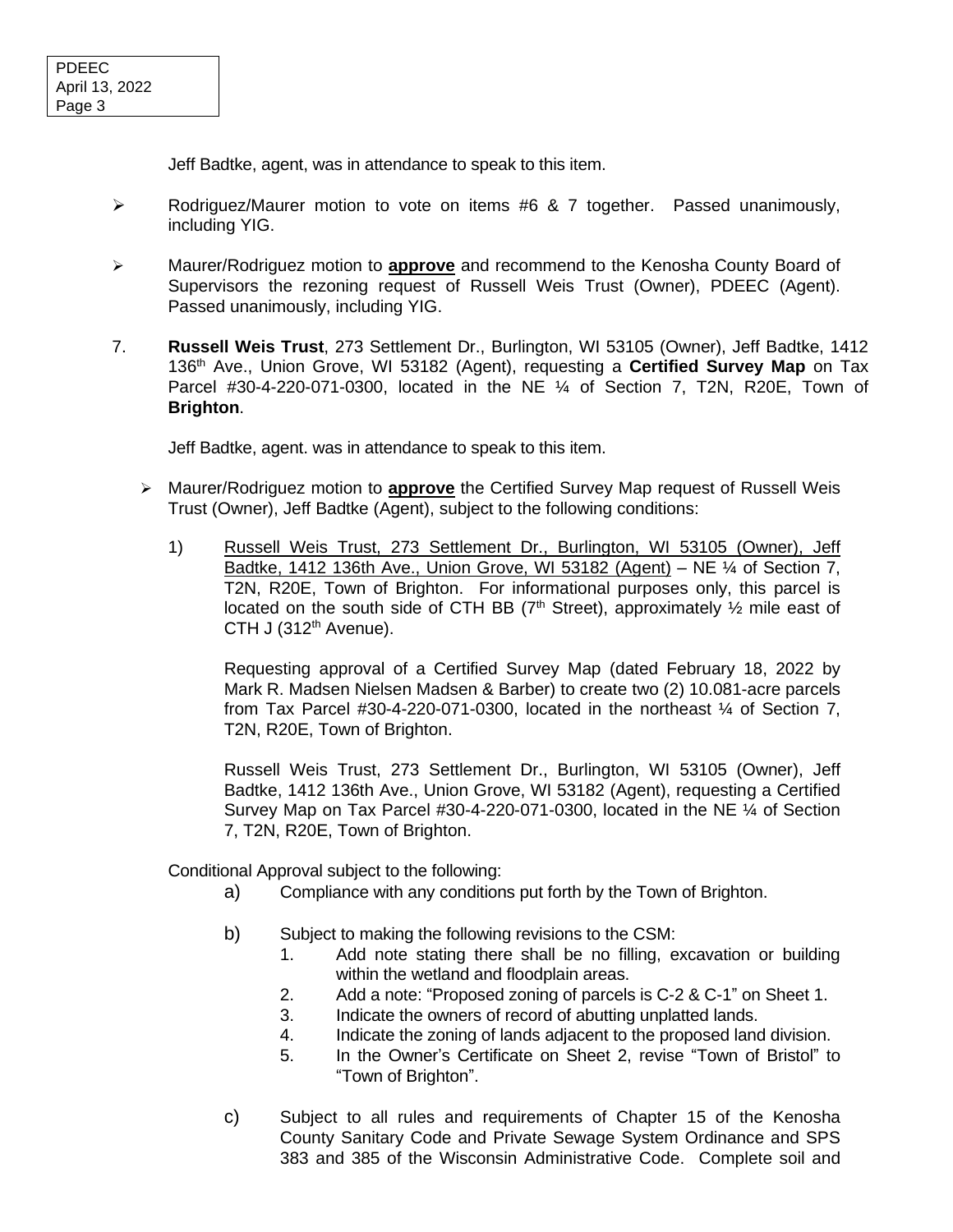site evaluations have been conducted on each lot and where required by County Ordinance. The report is on file with the Kenosha County Department of Planning and Development. Any change in the location of the dispersal cell area must result in another soil and site evaluation by a licensed State of Wisconsin soil tester prior to changing the location of a prospective Private Onsite Wastewater Treatment Systems (POWTS). It is recommended that any desired change in the location of the dispersal cell be done prior to any transaction of property. All tested areas shall be protected and preserved by the developer and any subsequent owner from any disturbance which includes: cutting and filling of existing soil surface, compaction from vehicles, installation of roads and driveways, installation of stormwater devices and excavation for utilities. Destruction of a POWTS site may result in a parcel being unbuildable. None of these lots may have their dwellings served by holding tanks.

- d) Subject to the rezoning being approved from C-2 Upland Resource Conservancy Dist. to C-2 Upland Resource Conservancy Dist. & C-1 Lowland Resource Conservancy Dist.
- e) The certified survey map shall not be released for recording until the rezoning ordinance is signed by the County Executive.
- f) Subject to sending an electronic copy of the revised CSM showing the aforementioned changes to the Kenosha County Department of Planning and Development office to receive sign-off prior to the surveyor preparing the recordable CSM document for signatures. The county contact is Luke Godshall who can be contacted at the following e-mail address: [luke.godshall@kenoshacounty.org.](mailto:luke.godshall@kenoshacounty.org)
- g) No land division shall be recorded if any portion or part of the parent parcel has any unpaid taxes or outstanding special assessments without prior approval of the local and Kenosha County Treasurer.
- h) Subject to receiving the original certified survey as approved by the Town of Brighton.
- i) Subject to submitting the recordable copy of the Certified Survey Map (CSM) with signatures to the Kenosha County Planning & Development office along with the appropriate Register of Deeds recording fees within twelve (12) months of receiving conditional approval from the Kenosha County Planning, Development & Extension Education Committee. The Kenosha County Planning & Development office will submit the CSM along with the appropriate fees to the Register of Deeds for recording immediately upon receiving the recordable CSM and fee payments. Failure to submit the CSM with the required fees within the twelve (12) month time limit will render the CSM null and void. Failure to meet these conditions will require that the CSM be resubmitted for approval by the Kenosha County Planning, Development & Extension Education Committee.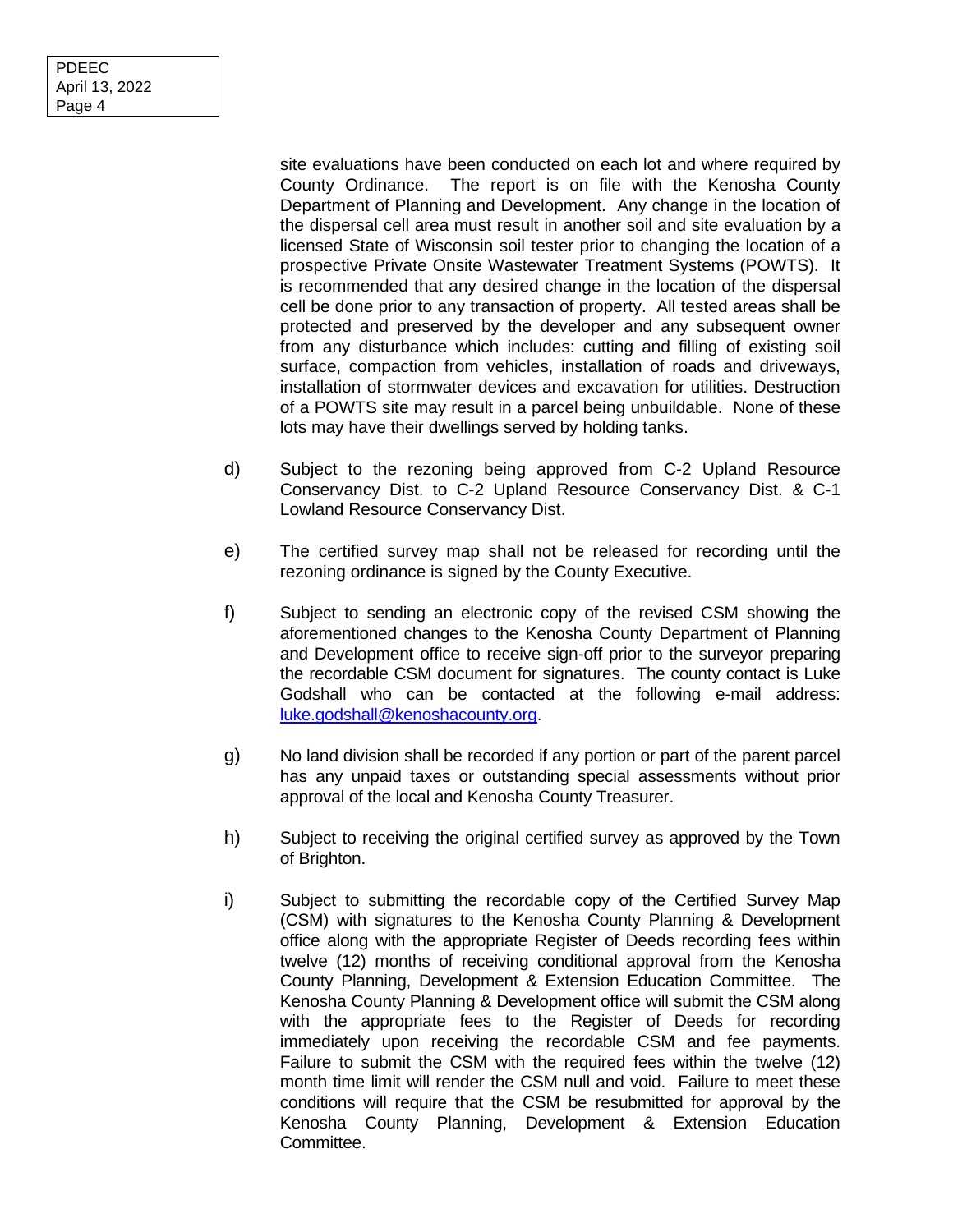Passed unanimously, including YIG.

8. **Bristol 50 LLC**, 7330 W. Montrose Ave., Norridge, IL 60706 (Owner), Steve Hoffman, 111 17th St., Wilmette, IL 60009 (Agent), requesting a **Conditional Use Permit** to construct wildlife ponds in the C-1 Lowland Resource Conservancy Dist. on Tax Parcel #95-4-119- 121-1001 located in the E ½ of Section 12, T1N, R19E, Town of **Wheatland**.

Steve Hoffman, agent, was in attendance to speak to this item.

- ➢ Nudo/Maurer motion to **approve** the Conditional Use Permit request of Bristol 50 LLC (Owner), Steve Hoffman (Agent), subject to the following conditions:
	- 1. The proposed project shall be conducted subject to and within the area identified on the site plan described in the application materials stamped received by the office of Planning and Development on February 23, 2022 (Exhibit A, attached). The wildlife pond will impact a wetland area as designated on the State of Wisconsin Wetland Inventory.
	- 2. Subject to that recommended by the Town of Wheatland Town Board on April 11, 2022 (Exhibit B, attached).
	- 3. The project permitted involves the excavation of soil material for the construction of two wildlife ponds located in a C-1 Lowland Conservancy District. The proposed wildlife ponds will be approximately 450-feet long and 150-feet wide with an irregular shoreline. The proposed wildlife ponds shall not exceed an average depth of 5-feet and side slopes shall not exceed a gradient of 1-foot vertical to 5-feet horizontal (1V:5H).
	- 4. Approximately 4140 cubic yards of material will be excavated to create the ponds. The dredge material will be placed on the southern portion of the subject parcel. Dredge spoils shall not be side-casted or stockpiled in the wetland or floodplain. Excavated spoils shall be removed to an upland (non-wetland and non-floodplain) location. Dredge spoils and all areas disturbed by the excavation shall be mulched and reseeded with native grasses, shrubs and/or trees to establish permanent vegetation.
	- 5. This Conditional Use Permit is granted subject to obtaining any required Town, State, or Federal permits prior to commencing work on the project.
	- 6. This permit does not authorize any work other than what is specifically described in your application. If you intend to change the project from what is proposed in your original application, you must submit a copy of same to the Kenosha County Department of Planning and Development for review and approval prior to permit issuance.
	- 7. You must notify the Kenosha County Department of Planning and Development not less than five days prior to starting work and upon completion of the project.
	- 8. You must allow free and unlimited access to your project site at any time to any County employee, or representative designated by the County, who is investigating the project's construction, operation, or maintenance.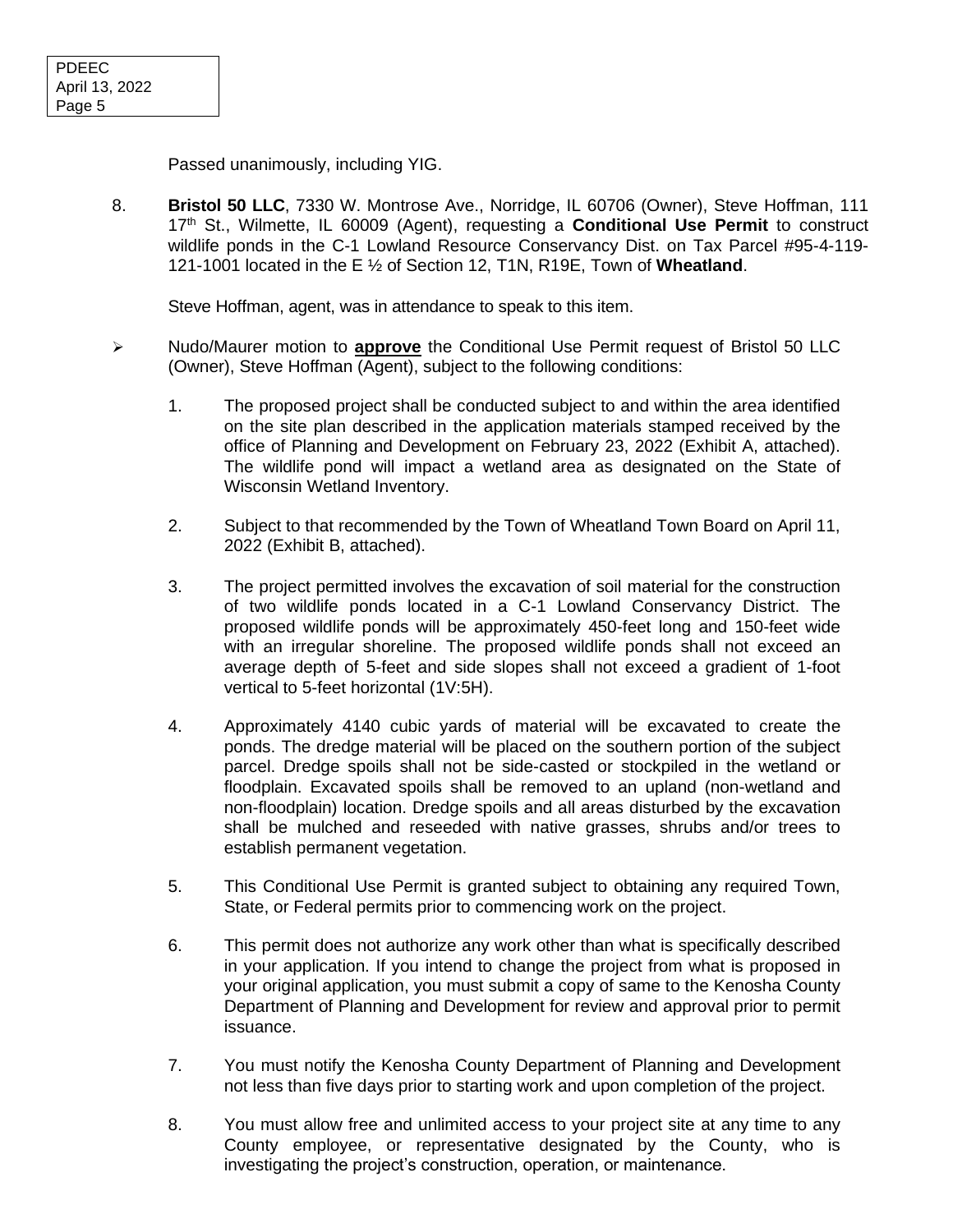- 9. The County permit being granted for this project is valid for one year from the date of issuance. The project shall be completed within that time period. Extensions, modifications, and renewals needed to complete an approved project may or may not be granted by the County, depending upon the scope of the project, its compliance with terms of approval, and the effect the project has on abutting land use.
- 10. No excavated material shall be placed in a wetland, C-1 Lowland Conservancy District or in the 100-year recurrence interval floodplain.
- 11. A copy of these conditions and of the approved plans must be made available to the contractor and must be kept at the project site until the project is complete.
- 12. Accepting this permit and beginning to construct the project means that you have read, understood, and agreed to follow all conditions of this permit.
- 13. The project shall be conducted in such a manner as to minimize soil erosion and avoid sediment deposition. Construction erosion control measures shall be provided in accordance with the Wisconsin Department of Natural Resources (WDNR) Storm Water Management Technical Standards for silt fence (1056), ditch check (1062), seeding (1059), and mulching (1058). Silt fence shall not be used in areas of concentrated flow, such as ditches and culvert inlets and outlets, properly installed straw bales shall be used in those locations. Erosion control measures must be in place prior to construction and maintained until all disturbed areas are stabilized through establishment of native vegetation, sodding, or seeding and mulching WDNR standards can be found at http://dnr.wi.gov/topic/stormwater/standards/const\_standards.html. The County reserves the right to require additional construction erosion control measures if deemed necessary.
- 14. Any disturbance of vegetation beyond the immediate project area must be restored upon completion of the project.
- 15. Natural drainage must not be obstructed, and the project must not cause a diversion of stormwater or erosive conditions.
- 16. Any equipment utilized in completing the project shall be confined to the applicant's property, unless a written consent has been obtained from the affected property owners and on file in the County Department of Planning and Development prior to beginning the project. All equipment utilized in the wetland shall be suited for organic or potentially unstable soil conditions
- 17. The County may amend or impose additional conditions, as necessary, to protect public health, safety, and welfare.
- 18. The Kenosha County Department of Planning and Development (P&D) does not warrant that the design plan for this site is functionally and/or structurally adequate. The Kenosha County P&D does not certify that the design is adequate for this site and accepts no liability through this permit.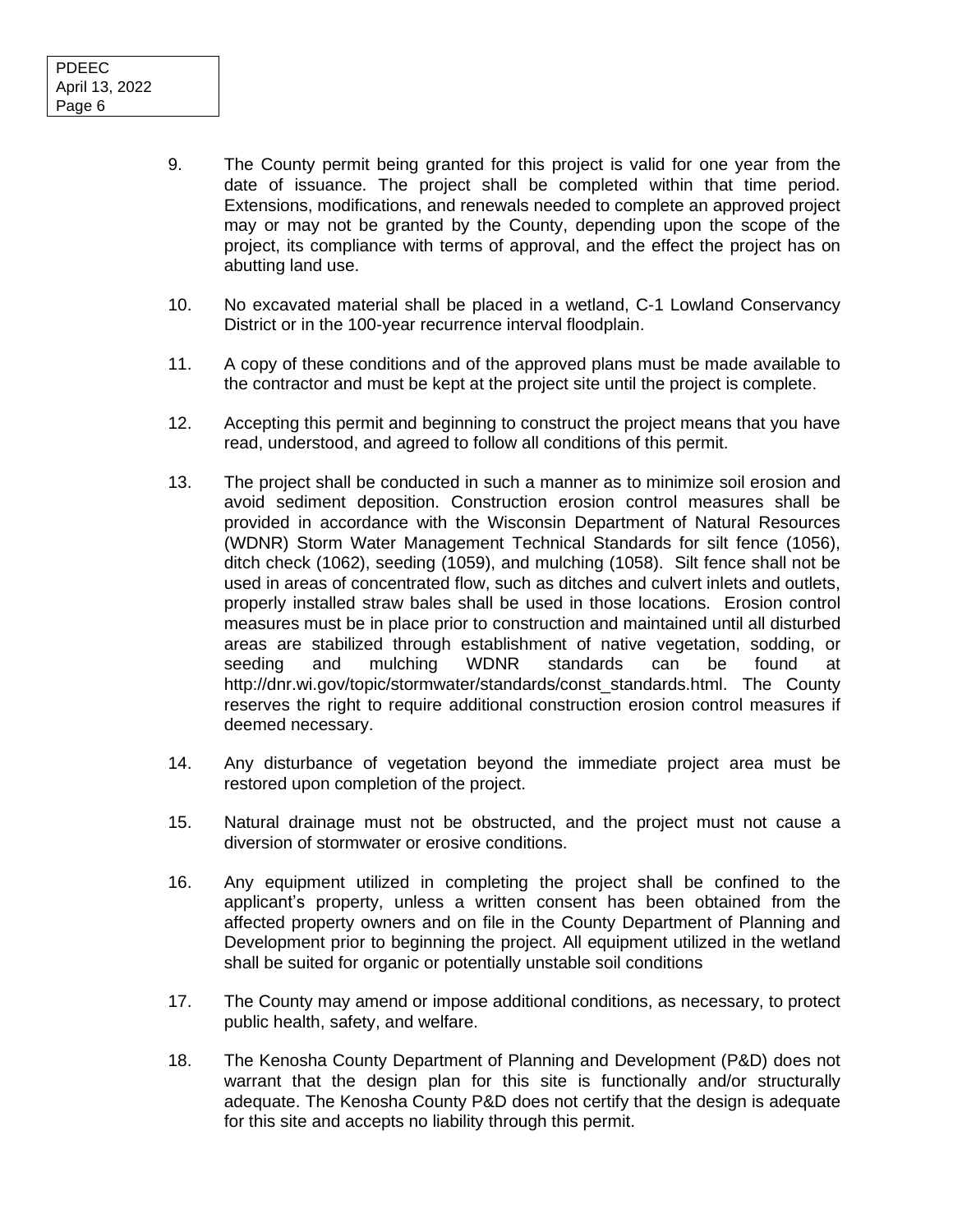- 19. Failures to comply with terms of this permit are subject to prosecution pursuant to Municipal Code of Kenosha County 12.36.010.
- 20. Any change of the submitted plan shall require the petitioner to reapply for a Conditional Use Permit to the Kenosha County Planning, Development, Education and Extension Committee for its review and approval.
- 21. It is the total responsibility of the petitioner to assure and guarantee that the above stated conditions are fully complied with. Any deviation from the approved plans and conditions shall result in the issuance of a citation and associated stop work order until such time as the project is brought back into compliance. Continuance of the project shall result in a recommendation for revocation of the Conditional Use Permit.

Passed unanimously, including YIG.

9. **Haskins LLC**, 400 Boulder Ridge Ct., Lake Geneva, WI 53147 (Owner), Mark Larkin, 400 Boulder Ridge Ct., Lake Geneva, WI 53147 (Agent), requesting a **rezoning** from A-1 Agricultural Preservation Dist. to B-5 Wholesale Trade and Warehousing Dist. and R-2 Suburban Single-Family Residential Dist. on Tax Parcel #95-4-219-314-0360, located in the SE ¼ of Section 31, T2N, R19E, Town of **Wheatland.**

Ryan Cardinal, agent, was in attendance to speak to this item.

- ➢ Nudo/Maurer motion to vote on items #9, 10 & 11 together. Passed unanimously, including YIG.
- ➢ Rodriguez/Nudo motion to **approve** and recommend to the Kenosha County Board of Supervisors the rezoning request of Haskins LLC (Owner), Mark Larkin (Agent). Passed unanimously, including YIG.
- 10. **Haskins LLC**, 400 Boulder Ridge Ct., Lake Geneva, WI 53147 (Owner), Mark Larkin, 400 Boulder Ridge Ct., Lake Geneva, WI 53147 (Agent), requesting a **Conditional Use Permit** to allow a contractor business in the B-5 Wholesale Trade and Warehousing Dist. on part of Tax Parcel #95-4-219-314-0360, located in the SE ¼ of Section 31, T2N, R19E, Town of **Wheatland**.

Ryan Cardinal, agent, was in attendance to speak to this item.

- ➢ Rodriguez/Nudo motion to **approve** the Conditional Use Permit request of Haskins LLC (Owner), Mark Larkin (Agent), subject to the following conditions:
	- 1. Subject to the application stamped received by the office of Planning and Development on February 28, 2022 and all corresponding plans and attachments including the attached revised "Site Layout Plan" dated April 13, 2022 (Exhibit A, attached).
	- 2. Subject to that recommended by the Town of Wheatland Town Board on April 11, 2022 (Exhibit B, attached).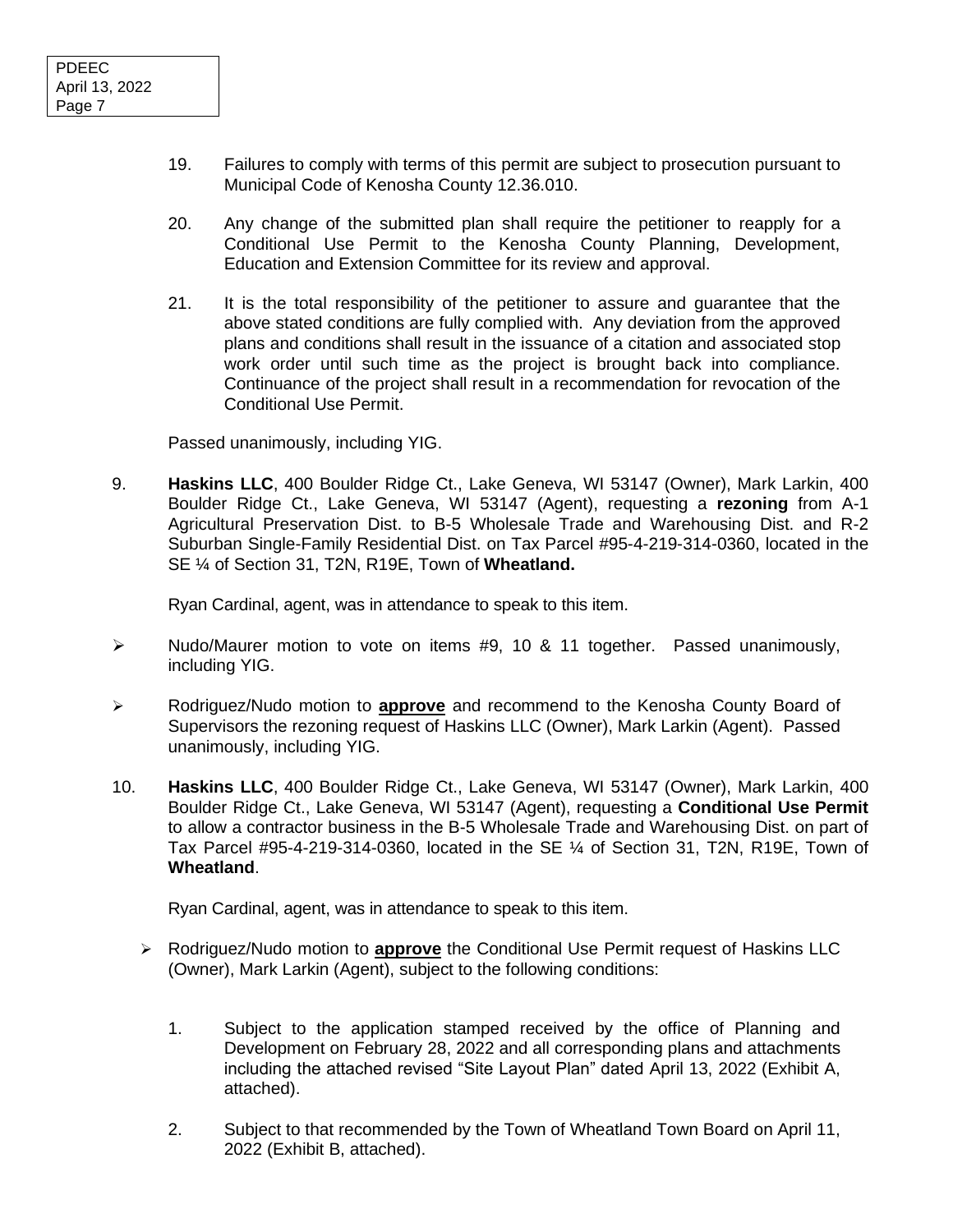- 3. Subject to the conditions present in the Kenosha County General Zoning and Shoreland/Floodplain Zoning Ordinance Section 12.29-8(b)36; Construction services including building contractors in the B-5 District (shown below):
- a) All outside storage and work areas that are within 300 feet from residential, institutional or park districts shall be enclosed by a solid fence with a minimum height of six feet; screen plantings may be required around the perimeter of the use where such perimeter abuts residential districts or where such a screen planting is deemed necessary or advisable depending on surrounding land uses.

*Note: This requirement is satisfied, as the petitioner submitted a site plan of operation as part of the application document. The submitted revised site plan of operation shows a 3-sided fencing/landscaping enclosure around the proposed outside storage area. Note that the fence improvement is required, and that said fence must be at least 6 feet tall and opaque in design. Material storage behind and within said fence enclosure shall not exceed 6 feet in height.*

b) A detailed site and security plan shall be required indicating the location of storage areas, the type of material to be stored and a list of all hazardous materials stored on the property along with precautions necessitated by the storage of such hazardous material.

*Note: This requirement is satisfied, as the petitioner submitted a site plan of operation as part of the application document. It was stated by the applicant that no hazardous materials will be stored on the property.*

c) Lighting shall be required for the storage and work areas provided, however, that the glare from said lighting does not shine on adjoining properties

*Note: The applicant stated that no outdoor lighting is proposed at this time. Let it be known that a single flood-light style wall fixture is located on the exterior of the barn building at the southwest corner. Any new outdoor lighting shall meet the requirements of Section III. T. of the Kenosha County General Zoning & Shoreland/Floodplain Zoning Ordinance regarding lighting.*

4. Subject to the requirements of the Kenosha County Stormwater Management, Erosion Control and Illicit Discharge Ordinance.

Let it be known that the proposed driveway/parking/outdoor storage surface improvements included with this approval add approximately 13,000 sq. ft. of impervious surface to the site. This is under the ½-acre increase stated in Section 17.06-1 of the Ordinance that would trigger a formal stormwater management plan review and approval. Note that any future surface improvements beyond those proposed as part of this approval are cumulative and will be added to this running total that when reached, will require a formal stormwater management plan review and approval.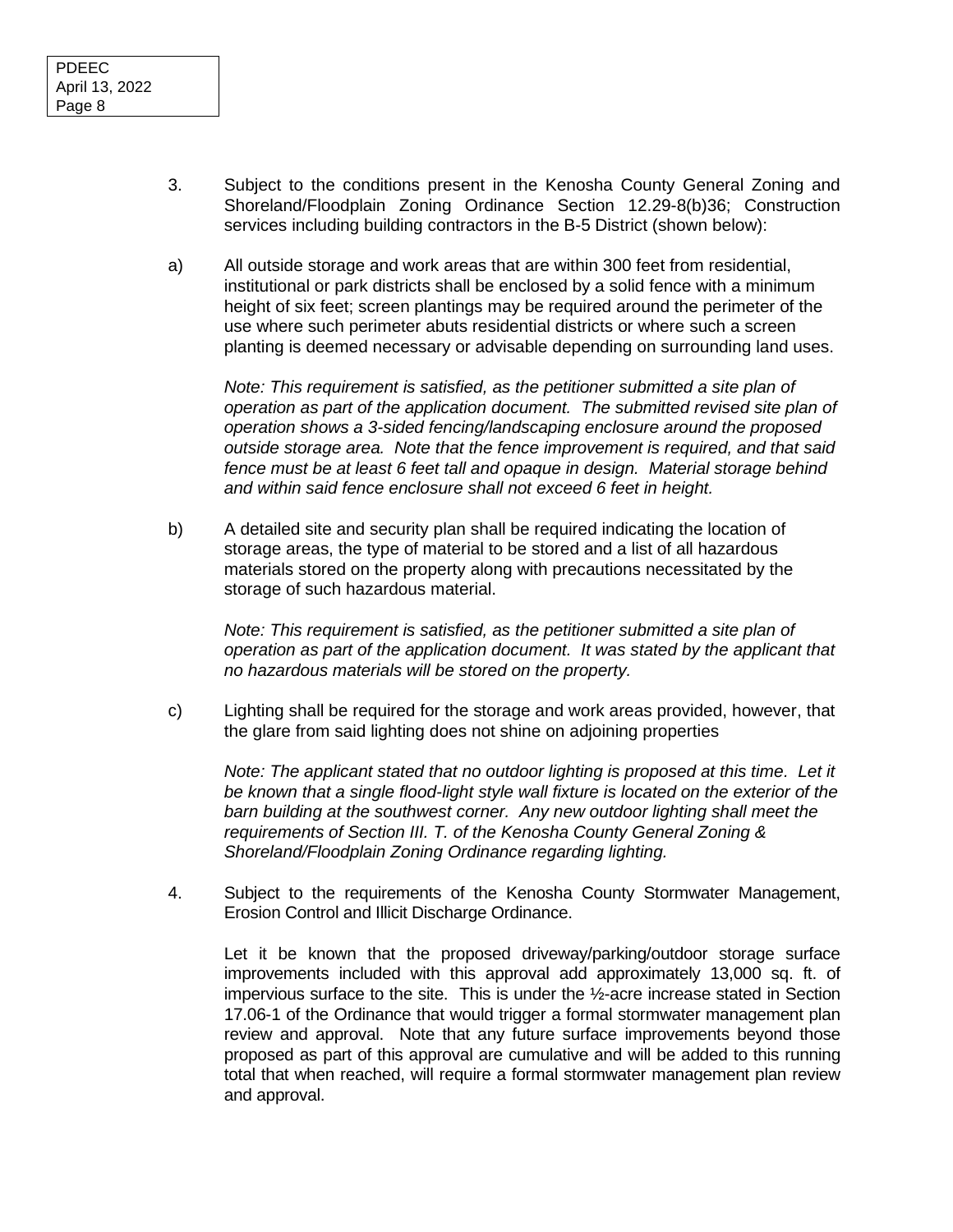- 5. A zoning permit shall be applied for and issued by the Department of Planning and Development prior to the construction of any structure(s) (i.e. buildings, fencing, signage, etc…).
- 6. No substantial changes or expansion of the submitted plan of operation, change in use, and/or proposed addition(s) to any existing building(s) or proposed new building(s) shall take place without the petitioner re-applying for a Conditional Use Permit to Kenosha County for its review and approval.
- 7. It is the total responsibility of the petitioner to assure and guarantee that the above stated conditions are fully complied with. Any deviation from the approved plans and conditions shall result in the issuance of a citation and associated stop work order until such time as the project is brought back into compliance. Continuance of the project shall result in a recommendation for revocation of the Conditional Use Permit.
- 8. If property ownership shall happen to change then it is the responsibility of the person(s) that signed these conditions to notify new owner of all above stated conditions of approval. Any changes or deviations from the above referenced approved plans will require additional review and approval and will be subject to additional fees by Planning and Development.

Passed unanimously, including YIG.

11. **Haskins LLC**, 400 Boulder Ridge Ct., Lake Geneva, WI 53147 (Owner), Mark Larkin, 400 Boulder Ridge Ct., Lake Geneva, WI 53147 (Agent), requesting a **Certified Survey Map** on Tax Parcel #95-4-219-314-0360, located in the SE ¼ of Section 31, T2N, R19E, Town of **Wheatland**.

Ryan Cardinal, agent, was in attendance to speak to this item.

- ➢ Rodriguez/Nudo motion to **approve** the Certified Survey Map request of Haskins LLC (Owner), Mark Larkin (Agent), subject to the following conditions:
	- 1) Haskins LLC, 400 Boulder Ridge Ct., Lake Geneva, WI 53147 (Owner), Mark Larkin, 400 Boulder Ridge Ct., Lake Geneva, WI 53147 (Agent) – SE ¼ of Section 31, T2N, R19E, Town of Wheatland. For informational purposes only, this parcel is located on the south side of STH 50, approximately 430 feet east of the intersection of CTH P (Burlington Rd.) and  $60<sup>th</sup>$  Street.

Requesting approval of a Certified Survey Map (dated December 18, 2020 by Paul H. Van Henkelum of Cardinal Engineering LLC) to create one (1) 1.29-acre parcel, one (1) 0.92-acre parcel and one (1) 4.64-acre parcel from Tax Parcel #95-4-219-314-0360, located in the southeast ¼ of Section 31, T2N, R19E, Town of Wheatland.

Conditional Approval subject to the following:

j) Compliance with any conditions put forth by the Town of Wheatland.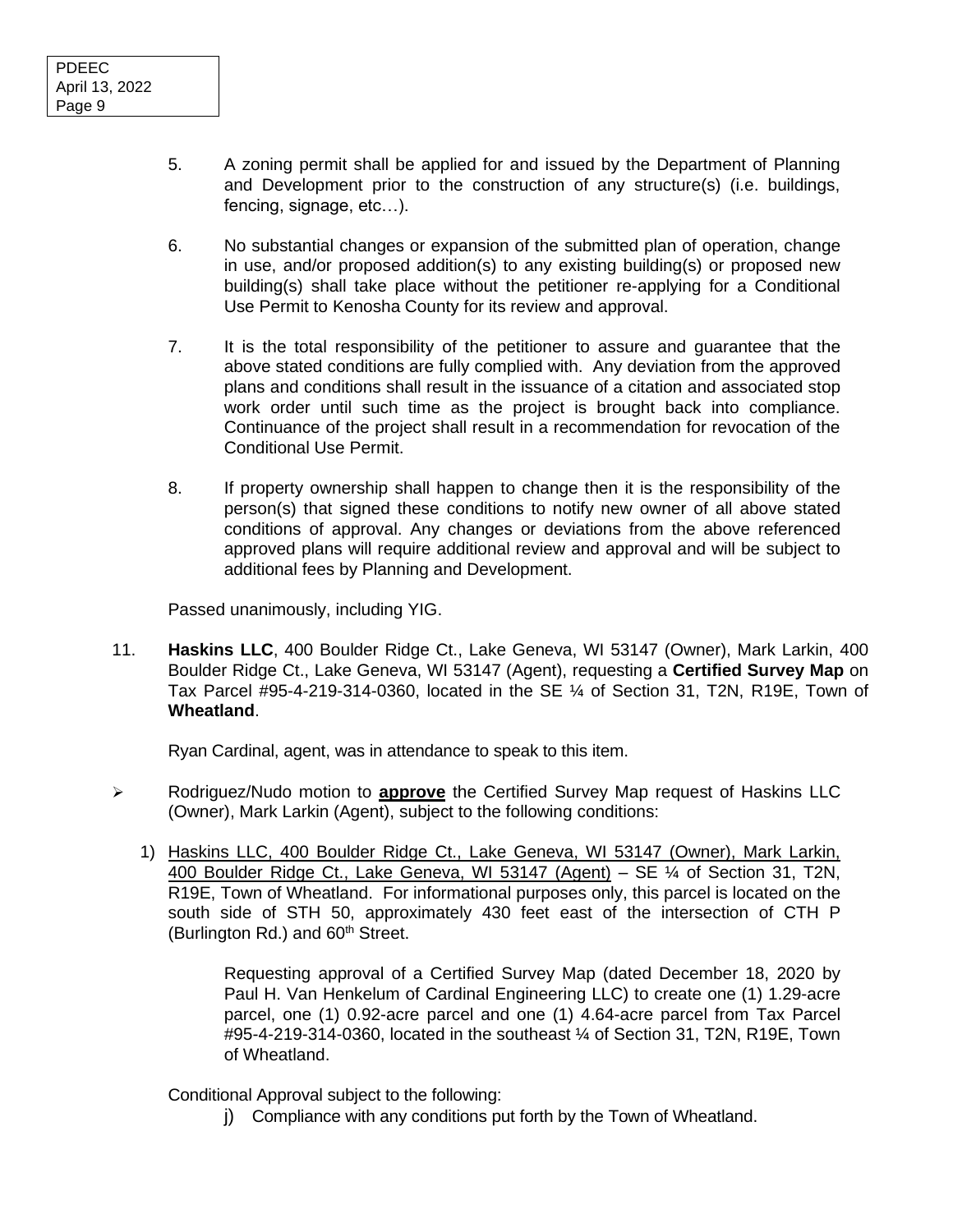- k) Subject to revising the CSM to address review comments from the Wisconsin Department of Administration's March 31, 2022 review letter (Exhibit A, attached).
- l) Subject to making the following revisions to the CSM:
	- 6. On Sheet 1, adjust the Location Map so that it is oriented on the sheet in the same direction as the main drawing.
	- 7. Label/identify all existing structures (such as residence, garage, barn, shed, etc.) and the distance of such structures from existing and proposed lot lines.
	- 8. Label the adjoining 60<sup>th</sup> Street on Sheet 1 of the CSM, and adjoining STH 50 on Sheets 1 and 2 of the CSM.
	- 9. Indicate the lot line dimensions of all proposed Lots.
	- 10. Show the location of any existing Private Onsite Wastewater Treatment Systems (POWTS).
	- 11. Show the location of any/all soil boring and percolation tests within the exterior boundaries of the CSM. Add a corresponding legend item for such soil borings.
	- 12. Add a note indicating existing zoning of parcels is A-1.
	- 13. Indicate the owners of record of abutting unplatted lands. *(Note: Proposed Lot 3 of the CSM is abutted by four (4) parcels on its south side, and one (1) parcel on its east side).*
	- 14. Indicate the zoning of lands adjacent to the proposed land division.
	- 15. In the Owner's Certificate on Sheet 3, remove the words "or objection".
	- 16. Add a signature area for the Kenosha County Planning, Development & Extension Education Committee, as follows:

## Kenosha County Planning, Development & Extension Education Committee Approval

This certified survey map was hereby approved by the Kenosha County Planning, Development & Extension Education Committee on this and day of \_\_\_\_\_\_\_\_\_\_\_\_\_ 20\_\_\_.

Daniel Gaschke, Chair

m) Subject to all rules and requirements of Chapter 15 of the Kenosha County Sanitary Code and Private Sewage System Ordinance and SPS 383 and 385 of the Wisconsin Administrative Code. Complete soil and site evaluations have been conducted on each lot and where required by County Ordinance. The report is on file with the Kenosha County Department of Planning and Development. Any change in the location of the dispersal cell area must result in another soil and site evaluation by a licensed State of Wisconsin soil tester prior to changing the location of a prospective Private Onsite Wastewater Treatment Systems (POWTS). It is recommended that any desired change in the location of the dispersal cell be done prior to any transaction of property. All tested areas shall be protected and preserved by the developer and any subsequent owner from any disturbance which

\_\_\_\_\_\_\_\_\_\_\_\_\_\_\_\_\_\_\_\_\_\_\_\_\_\_\_\_\_\_\_\_\_\_\_\_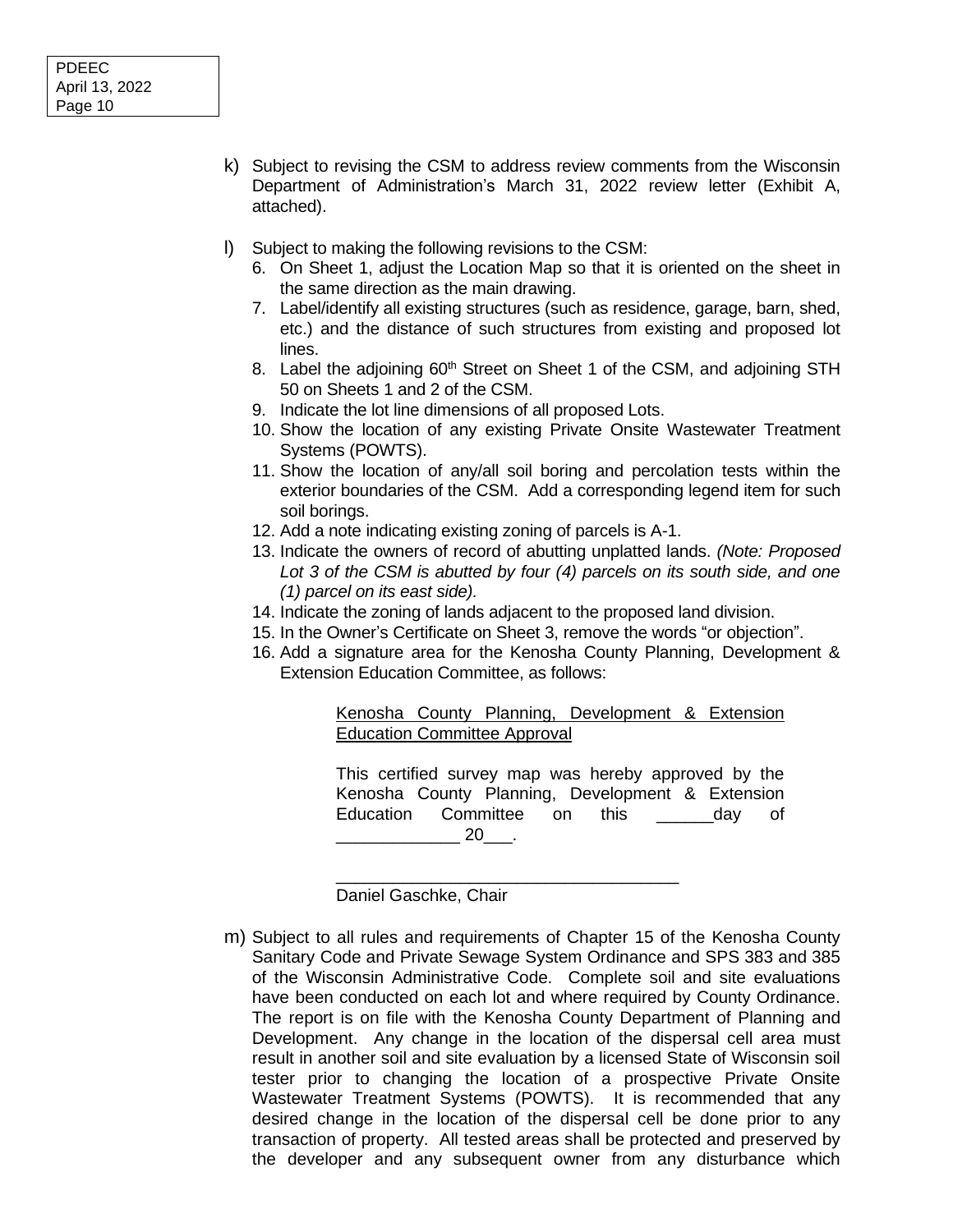includes: cutting and filling of existing soil surface, compaction from vehicles, installation of roads and driveways, installation of stormwater devices and excavation for utilities. Destruction of a POWTS site may result in a parcel being unbuildable. None of these lots may have their dwellings served by holding tanks.

- n) Subject to the rezoning being approved from A-2 General Agricultural Dist., to R-2 Suburban Single-Family Residential Dist., B-5 Wholesale Trade and Warehousing Dist.
- o) The certified survey map shall not be released for recording until the rezoning ordinance is signed by the County Executive.
- p) The certified survey map shall not be released for recording until it has been verified that the two (2) silos at the northeast portion of Lot 1 have been razed.
- q) Subject to sending an electronic copy of the revised CSM showing the aforementioned changes to the Kenosha County Department of Planning and Development office to receive sign-off prior to the surveyor preparing the recordable CSM document for signatures. The county contact is Luke Godshall who can be contacted at the following e-mail address: [luke.godshall@kenoshacounty.org.](mailto:luke.godshall@kenoshacounty.org)
- r) No land division shall be recorded if any portion or part of the parent parcel has any unpaid taxes or outstanding special assessments without prior approval of the local and Kenosha County Treasurer.
- s) Subject to receiving the original certified survey as approved by the Town of Wheatland.
- t) Subject to submitting the recordable copy of the Certified Survey Map (CSM) with signatures to the Kenosha County Planning & Development office along with the appropriate Register of Deeds recording fees within twelve (12) months of receiving conditional approval from the Kenosha County Planning, Development & Extension Education Committee. The Kenosha County Planning & Development office will submit the CSM along with the appropriate fees to the Register of Deeds for recording immediately upon receiving the recordable CSM and fee payments. Failure to submit the CSM with the required fees within the twelve (12) month time limit will render the CSM null and void. Failure to meet these conditions will require that the CSM be resubmitted for approval by the Kenosha County Planning, Development & Extension Education Committee.

Passed unanimously, including YIG.

12. **Tabled Request of Dosedla Farms LLP**, 2021 Mealy Rd., Waterford, WI 53185 (Owner), Eric Christensen, 7 N. Pinckney St., #300, Madison, WI 53703 (Agent), requests an **amendment to the Adopted Land Use Plan map for Kenosha County: 2035 (map 65 of the comprehensive plan)** from "Farmland Protection" & "SEC" to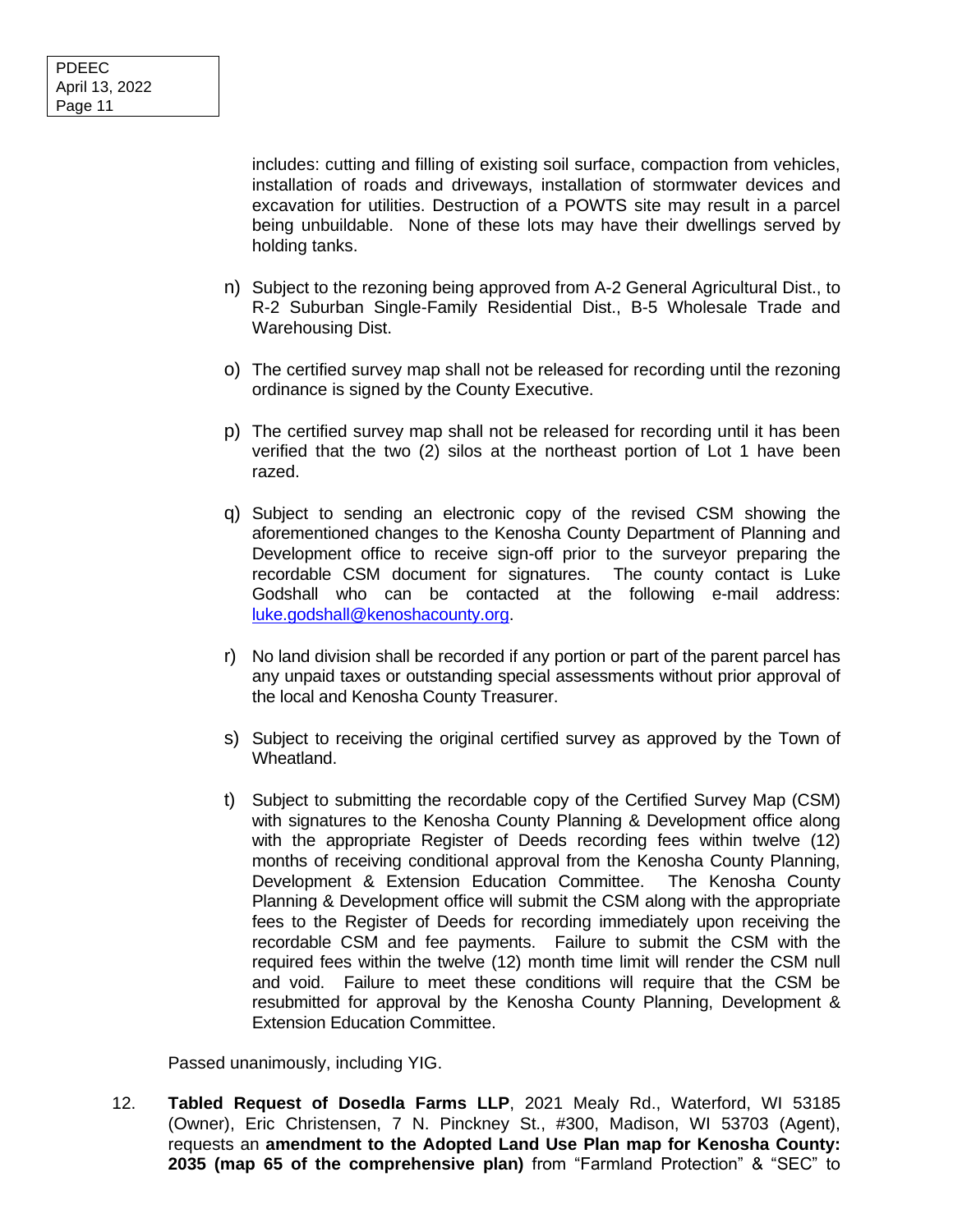"General Agricultural & Open Land", & "SEC" on Tax Parcel #30-4-220-131-0220, located in the east ½ of Section 13, T2N, R20E, Town of **Brighton**.

Peter Dosedla, agent, was in attendance to speak to this item.

- ➢ Nudo/Maurer motion to **remove from the table** agenda items 12 through 17 the request of Dosedla Farms LLP (Owner), Eric Christensen, Agent. Passed unanimously, including YIG.
- ➢ Nudo/Rodriguez motion to **vote** on items #12 through 17 together. Passed unanimously, including YIG.
- ➢ Rodriguez/Beth motion to **approve** and recommend to the Kenosha County Board of Supervisors the Comprehensive Plan Amendment request of Dosedla Farms LLP (Owner), Eric Christensen (Agent). Passed unanimously Passed unanimously on the following roll call vote: Beth – aye; Maurer – aye; Gaschke – aye; Rodriguez – aye; Nudo – aye; YIG Belletini – aye.
- 13. **Tabled Request of Dosedla Farms LLP**, 2021 Mealy Rd., Waterford, WI 53185 (Owner), Eric Christensen, 7 N. Pinckney St., #300, Madison, WI 53703 (Agent), requesting a **rezoning** from A-1 Agricultural Preservation Dist., C-2 Upland Resource Conservancy Dist. & C-1 Lowland Resource Conservancy Dist. to A-2 General Agricultural Dist., C-2 Upland Resource Conservancy Dist. & C-1 Lowland Resource Conservancy Dist. on Tax Parcel #30-4-220-131-0220, located in the east ½ of Section 13, T2N, R20E, Town of **Brighton**.

Peter Dosedla, agent, was in attendance to speak to this item.

- ➢ Rodriguez/Beth motion to **approve** and recommend to the Kenosha County Board of Supervisors the rezoning request of Dosedla Farms LLP (Owner), Eric Christensen (Agent). Passed unanimously Passed unanimously on the following roll call vote: Beth – aye; Maurer – aye; Gaschke – aye; Rodriguez – aye; Nudo – aye; YIG Belletini – aye.
- 14. **Tabled Request of Dosedla Farms LLP**, 2021 Mealy Rd., Waterford, WI 53185 (Owner), Eric Christensen, 7 N. Pinckney St., #300, Madison, WI 53703 (Agent), requesting a **Certified Survey Map** on Tax Parcel #30-4-220-131-0220, located in the east ½ of Section 13, T2N, R20E, Town of **Brighton**.

Peter Dosedla, agent, was in attendance to speak to this item.

- ➢ Rodriguez/Beth motion to **approve** the Certified Survey Map request of Dosedla Farms LLP (Owner), Eric Christensen (Agent), subject to the following conditions:
	- 1) Dosedla Farms LLP, 2021 Mealy Rd., Waterford, WI 53185 (Owner), Eric Christensen, 7 N. Pinckney St., #300, Madison, WI 53703 (Agent) – E  $\frac{1}{2}$  of Section 13, T2N, R20E, Town of Brighton. For informational purposes only, this parcel is located on the north side of STH 142 (Burlington Rd.) at its intersection with  $216<sup>th</sup>$ Ave.

Requesting approval of a Certified Survey Map (dated January 17, 2022 by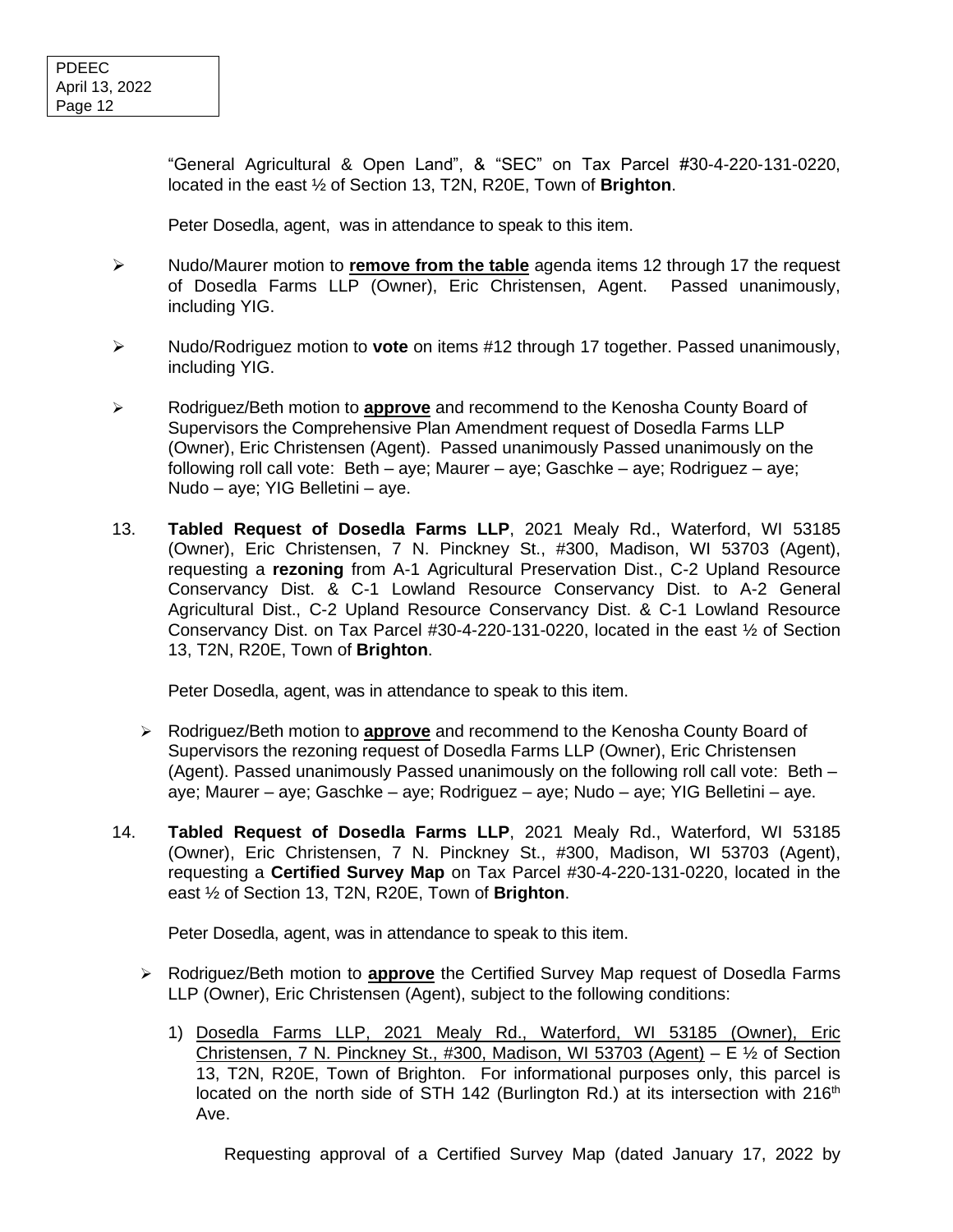Phillip J. Landry of C3E Geomatics) to create one (1) 27.30-acre parcel and one (1) 10.07-acre parcel from Tax Parcel #30-4-220-131-0220, located in the E  $\frac{1}{2}$  of Section 13, T2N, R20E, Town of Brighton.

Conditional Approval subject to the following:

- a) Compliance with any conditions put forth by the Town of Brighton.
- b) Subject to revising the CSM to address review comments from the Wisconsin Department of Administration's February 16, 2022 review letter (Exhibit A, attached).
- c) Subject to making the following revisions to the CSM:
	- 1. Label "Owner" as "Owner/Subdivider".
	- 2. Add a note indicating existing zoning of A-1, C-2, and C-1 and proposed zoning of A-2, C-1, and C-2.
	- 3. Add the wetland (C-1) areas to the face of the CSM, and add a note indicating wetlands shown are from the Wisconsin Wetland Inventory Map.
	- 4. Add a note stating there shall be no filling, excavation or building within the wetland areas.
	- 5. Add and label the wooded Secondary Environmental Corridor located at the north end of Lot 1.
	- 6. Indicate the owners of record of abutting unplatted lands.
	- 7. Indicate the zoning of lands adjacent to the proposed land division.
	- 8. On Sheet 3 of 5, revise the last paragraph of the Surveyor's Certificate to indicate compliance with the Kenosha County Land Division Ordinance.
- d) Subject to all rules and requirements of Chapter 15 of the Kenosha County Sanitary Code and Private Sewage System Ordinance and SPS 383 and 385 of the Wisconsin Administrative Code. Complete soil and site evaluations have been conducted on each lot and where required by County Ordinance. The report is on file with the Kenosha County Department of Planning and Development. Any change in the location of the dispersal cell area must result in another soil and site evaluation by a licensed State of Wisconsin soil tester prior to changing the location of a prospective Private Onsite Wastewater Treatment Systems (POWTS). It is recommended that any desired change in the location of the dispersal cell be done prior to any transaction of property. All tested areas shall be protected and preserved by the developer and any subsequent owner from any disturbance which includes: cutting and filling of existing soil surface, compaction from vehicles, installation of roads and driveways, installation of stormwater devices and excavation for utilities. Destruction of a POWTS site may result in a parcel being unbuildable. None of these lots may have their dwellings served by holding tanks.
- e) Subject to the rezoning being approved from A-1 Agricultural Preservation Dist., C-2 Upland Resource Conservancy Dist. & C-1 Lowland Resource Conservancy Dist. to A-2 General Agricultural Dist., C-2 Upland Resource Conservancy Dist. & C-1 Lowland Resource Conservancy Dist.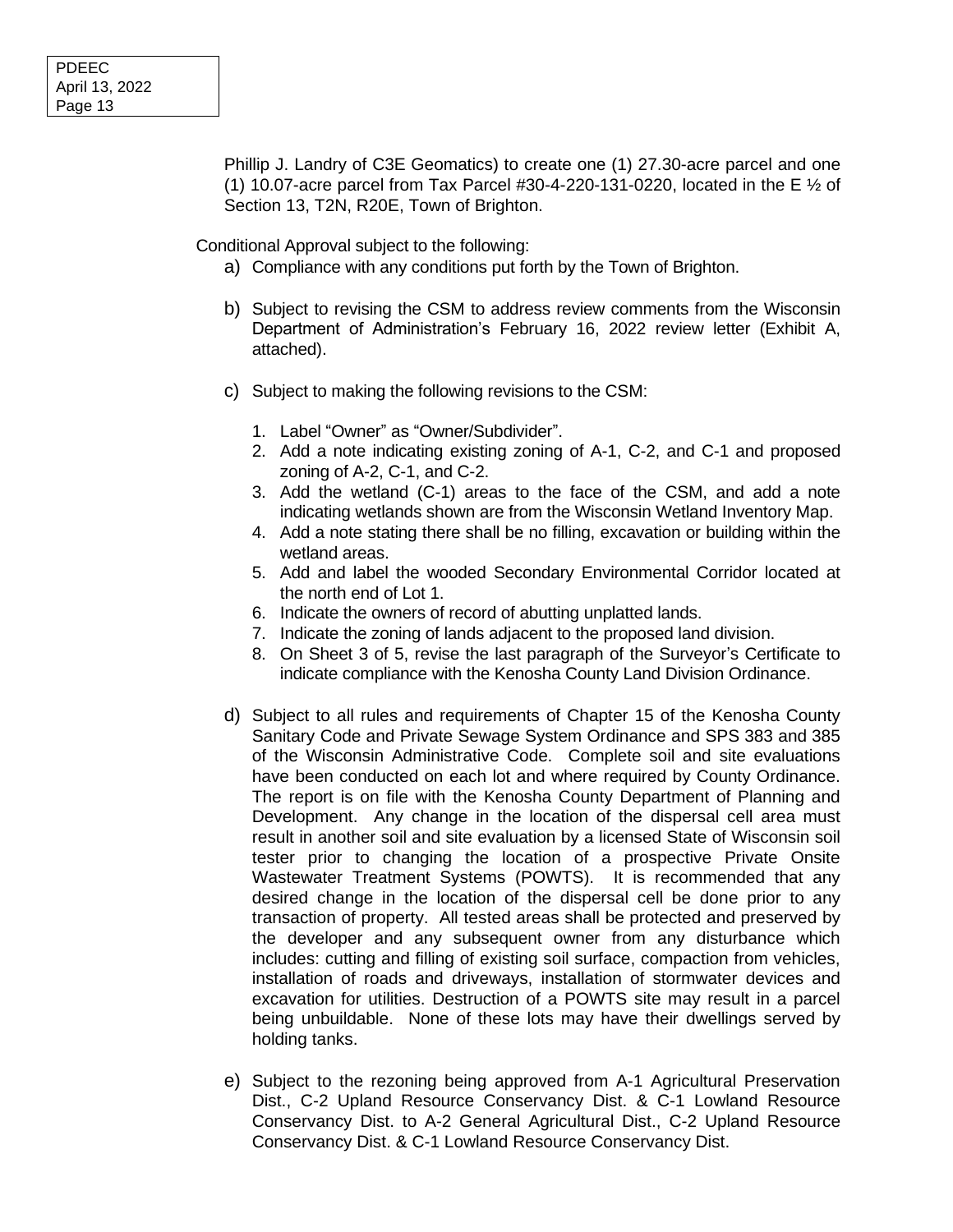- f) The certified survey map shall not be released for recording until the rezoning ordinance is signed by the County Executive.
- g) Subject to sending an electronic copy of the revised CSM showing the aforementioned changes to the Kenosha County Department of Planning and Development office to receive sign-off prior to the surveyor preparing the recordable CSM document for signatures. The county contact is Luke Godshall who can be contacted at the following e-mail address: [luke.godshall@kenoshacounty.org.](mailto:luke.godshall@kenoshacounty.org)
- h) No land division shall be recorded if any portion or part of the parent parcel has any unpaid taxes or outstanding special assessments without prior approval of the local and Kenosha County Treasurer.
- i) Subject to receiving the original certified survey as approved by the Town of Brighton.
- j) Subject to submitting the recordable copy of the Certified Survey Map (CSM) with signatures to the Kenosha County Planning & Development office along with the appropriate Register of Deeds recording fees within twelve (12) months of receiving conditional approval from the Kenosha County Planning, Development & Extension Education Committee. The Kenosha County Planning & Development office will submit the CSM along with the appropriate fees to the Register of Deeds for recording immediately upon receiving the recordable CSM and fee payments. Failure to submit the CSM with the required fees within the twelve (12) month time limit will render the CSM null and void. Failure to meet these conditions will require that the CSM be resubmitted for approval by the Kenosha County Planning, Development & Extension Education Committee.
- ➢ Passed unanimously Passed unanimously Passed unanimously on the following roll call vote: Beth – aye; Maurer – aye; Gaschke – aye; Rodriguez – aye; Nudo – aye; YIG Belletini – aye.
- 15. **Tabled Request of Dosedla Farms LLP**, 2021 Mealy Rd., Waterford, WI 53185 (Owner), Eric Christensen, 7 N. Pinckney St., #300, Madison, WI 53703 (Agent), requests an **amendment to the Adopted Land Use Plan map for Kenosha County: 2035 (map 65 of the comprehensive plan)** from "General Agricultural & Open Land" & "SEC" to "General Agricultural & Open Land", "Rural-Density Residential" & "SEC" on Tax Parcel #30-4-220-134-0101, located in the southeast ¼ of Section 13, T2N, R20E, Town of **Brighton**.

Peter Dosedla, agent, was in attendance to speak to this item.

➢ Rodriguez/Beth motion to **approve** and recommend to the Kenosha County Board of Supervisors the Comprehensive Plan Amendment request of Dosedla Farms LLP (Owner), Eric Christensen (Agent). Passed unanimously Passed unanimously on the following roll call vote: Beth – aye; Maurer – aye; Gaschke – aye; Rodriguez – aye; Nudo – aye; YIG Belletini – aye.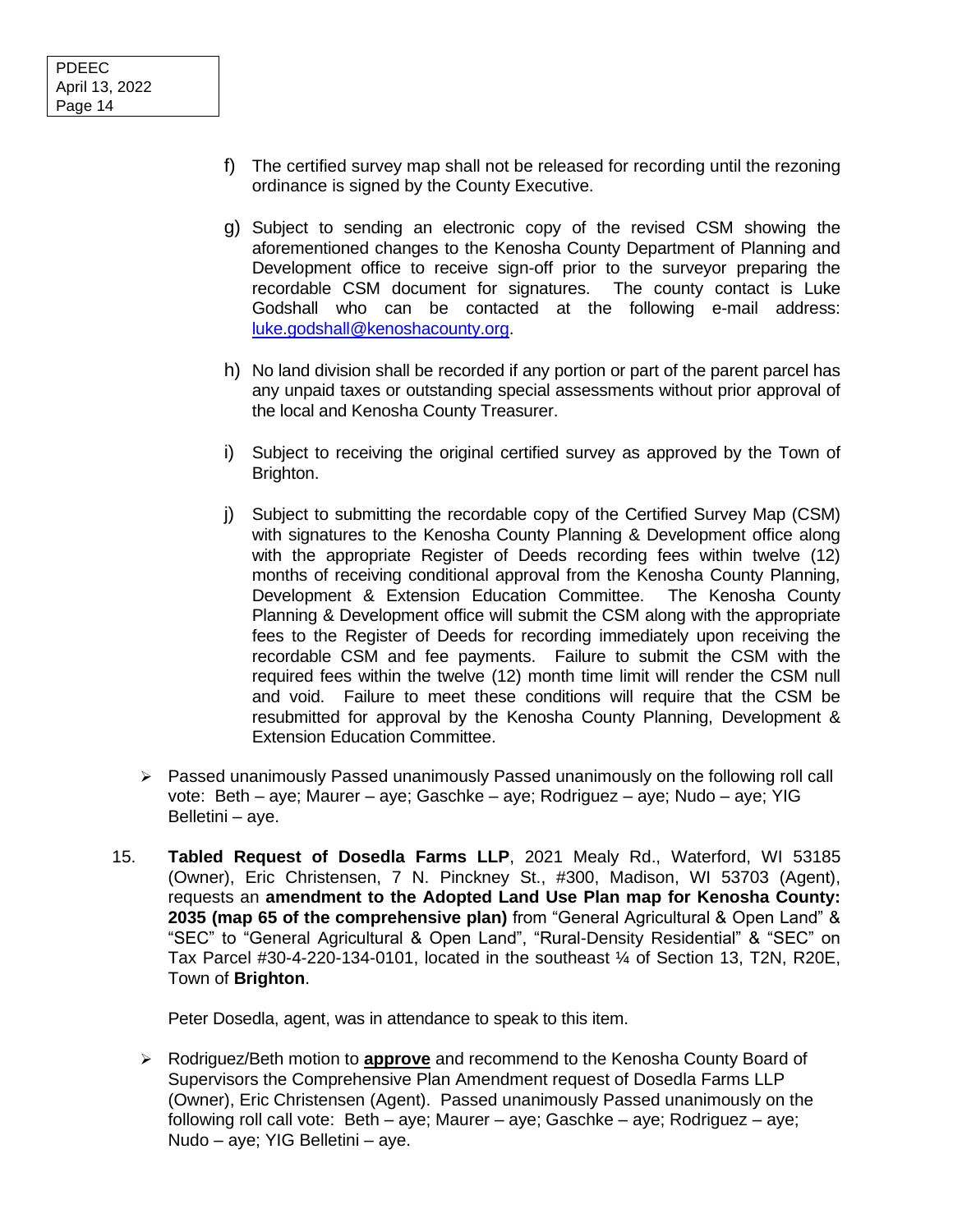16. **Tabled Request of Dosedla Farms LLP**, 2021 Mealy Rd., Waterford, WI 53185 (Owner), Eric Christensen, 7 N. Pinckney St., #300, Madison, WI 53703 (Agent), requesting a **rezoning** from A-2 General Agricultural Dist., C-2 Upland Resource Conservancy Dist. & C-1 Lowland Resource Conservancy Dist. to A-2 General Agricultural Dist., R-1 Rural Residential Dist., C-2 Upland Resource Conservancy Dist. & C-1 Lowland Resource Conservancy Dist. on Tax Parcel #30-4-220-134-0101, located in the southeast ¼ of Section 13, T2N, R20E, Town of **Brighton**.

Peter Dosedla, agent, was in attendance to speak to this item.

- ➢ Rodriguez/Beth motion to **approve** and recommend to the Kenosha County Board of Supervisors the rezoning request of Dosedla Farms LLP (Owner), Eric Christensen (Agent). Passed unanimously Passed unanimously on the following roll call vote: Beth – aye; Maurer – aye; Gaschke – aye; Rodriguez – aye; Nudo – aye; YIG Belletini – aye.
- 17. **Tabled Request of Dosedla Farms LLP**, 2021 Mealy Rd., Waterford, WI 53185 (Owner), Eric Christensen, 7 N. Pinckney St., #300, Madison, WI 53703 (Agent), requesting a **Certified Survey Map** on Tax Parcel #30-4-220-134-0101, located in the southeast ¼ of Section 13, T2N, R20E, Town of **Brighton**.

Peter Dosedla, agent, was in attendance to speak to this item.

- ➢ Rodriguez/Beth motion to **approve** the Certified Survey Map request of Dosedla Farms LLP (Owner), Eric Christensen (Agent), subject to the following conditions:
- 1) Dosedla Farms LLP, 2021 Mealy Rd., Waterford, WI 53185 (Owner), Eric Christensen, 7 N. Pinckney St., #300, Madison, WI 53703 (Agent) – SE ¼ of Section 13, T2N, R20E, Town of Brighton. For informational purposes only, this parcel is located at the southwest intersection of STH 142 (Burlington Rd.) and 216<sup>th</sup> Ave.

Requesting approval of a Certified Survey Map (dated January 17, 2022 by Phillip J. Landry of C3E Geomatics) to create one (1) 8.80-acre parcel and one (1) 5.00-acre parcel from Tax Parcel #30-4-220-134-0101, located in the southeast % of Section 13, T2N, R20E, Town of Brighton.

Conditional Approval subject to the following:

- a) Compliance with any conditions put forth by the Town of Brighton.
- b) Subject to revising the CSM to address review comments from the Wisconsin Department of Administration's February 16, 2022 review letter (Exhibit A, attached).
- c) Subject to making the following revisions to the CSM:
	- 17. Label "Owner" as "Owner/Subdivider".
	- 1. Add a note indicating existing zoning of A-2, C-2, and C-1 and proposed zoning of R-1, C-1, and C-2.
	- 2. Add the wetland (C-1) areas to the face of the CSM, and add a note indicating wetlands shown are from the Wisconsin Wetland Inventory Map.
	- 3. Add a note stating there shall be no filling, excavation or building within the wetland areas.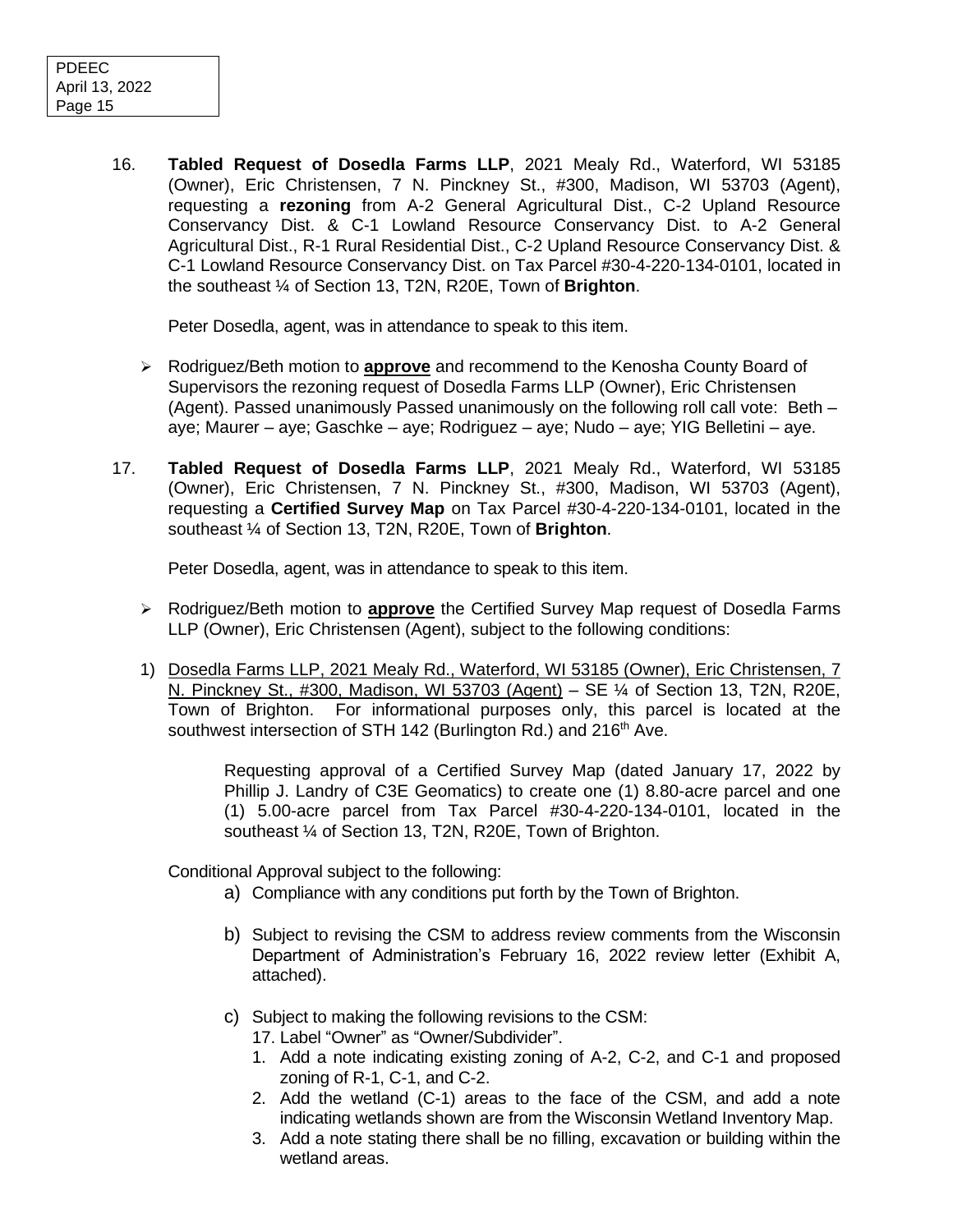- 4. Label the environmental corridor on Lots 1 and 2 as "Secondary Environmental Corridor".
- 5. Indicate the owners of record of abutting unplatted lands.
- 6. Indicate the zoning of lands adjacent to the proposed land division.
- 7. On Sheet 3 of 5, revise the last paragraph of the Surveyor's Certificate to indicate compliance with the Kenosha County Land Division Ordinance.
- d) Subject to all rules and requirements of Chapter 15 of the Kenosha County Sanitary Code and Private Sewage System Ordinance and SPS 383 and 385 of the Wisconsin Administrative Code. Complete soil and site evaluations have been conducted on each lot and where required by County Ordinance. The report is on file with the Kenosha County Department of Planning and Development. Any change in the location of the dispersal cell area must result in another soil and site evaluation by a licensed State of Wisconsin soil tester prior to changing the location of a prospective Private Onsite Wastewater Treatment Systems (POWTS). It is recommended that any desired change in the location of the dispersal cell be done prior to any transaction of property. All tested areas shall be protected and preserved by the developer and any subsequent owner from any disturbance which includes: cutting and filling of existing soil surface, compaction from vehicles, installation of roads and driveways, installation of stormwater devices and excavation for utilities. Destruction of a POWTS site may result in a parcel being unbuildable. None of these lots may have their dwellings served by holding tanks.
- e) Subject to the rezoning being approved from A-2 General Agricultural Dist., C-2 Upland Resource Conservancy Dist. & C-1 Lowland Resource Conservancy Dist. to R-1 Rural Residential Dist., C-2 Upland Resource Conservancy Dist. & C-1 Lowland Resource Conservancy Dist.
- f) The certified survey map shall not be released for recording until the rezoning ordinance is signed by the County Executive.
- g) Subject to sending an electronic copy of the revised CSM showing the aforementioned changes to the Kenosha County Department of Planning and Development office to receive sign-off prior to the surveyor preparing the recordable CSM document for signatures. The county contact is Luke Godshall who can be contacted at the following e-mail address: [luke.godshall@kenoshacounty.org.](mailto:luke.godshall@kenoshacounty.org)
- h) No land division shall be recorded if any portion or part of the parent parcel has any unpaid taxes or outstanding special assessments without prior approval of the local and Kenosha County Treasurer.
- i) Subject to receiving the original certified survey as approved by the Town of Brighton.
- j) Subject to submitting the recordable copy of the Certified Survey Map (CSM) with signatures to the Kenosha County Planning & Development office along with the appropriate Register of Deeds recording fees within twelve (12)